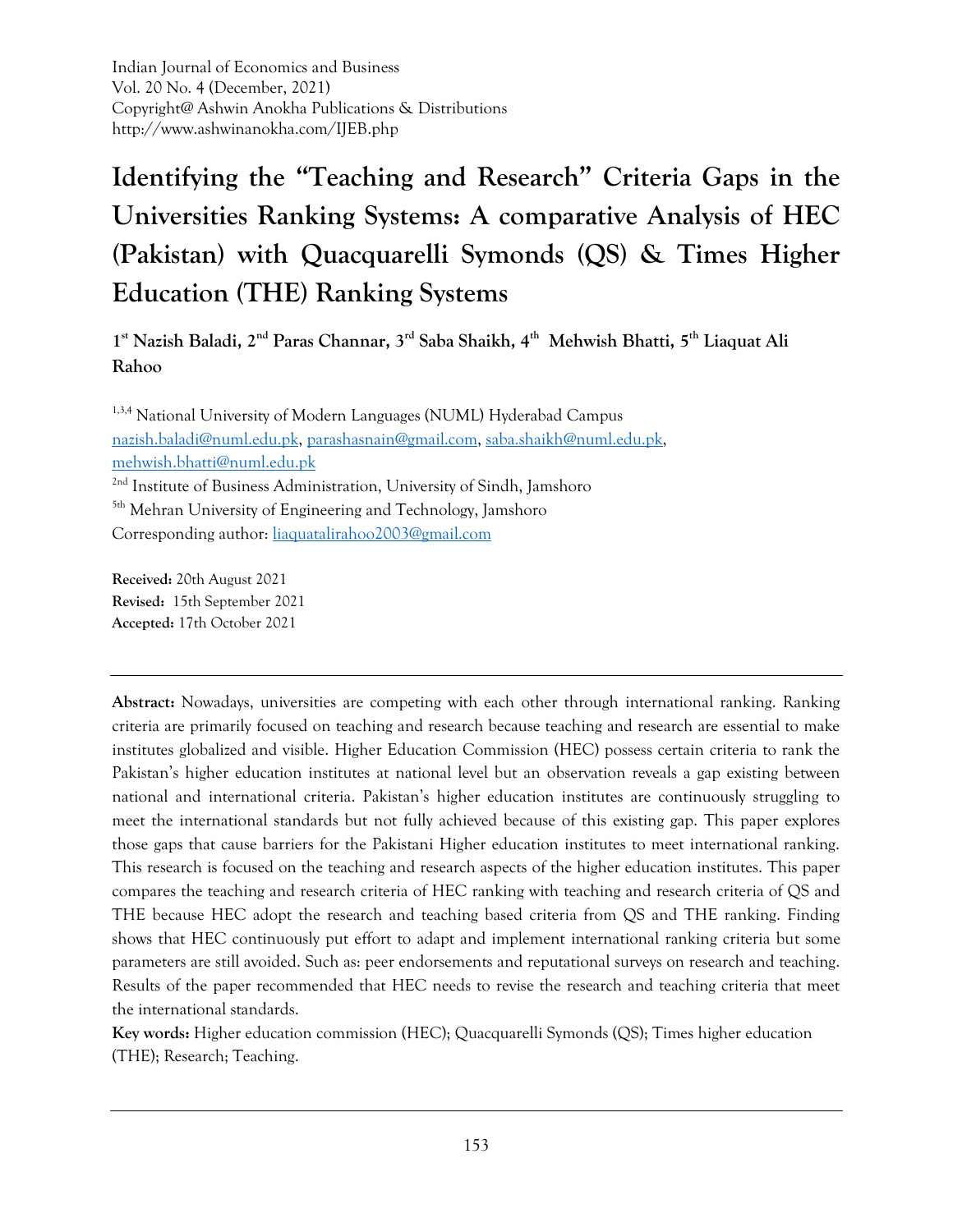#### 1. **Introduction**

Ranking is a well-known method, that presenting the relative standup of whole organizations through corresponding methodology and procedures (Sadlak, 2011). Academic ranking is one of the major factor for Potential candidates, carrier path and job orientations [\(Chen,](about:blank) [Zhu](about:blank) an[d](about:blank) [Jia](about:blank) ,2021). Rankings can be key starting points to recognize institutions with which to collaborate and partner. (Sadlak, 2011). Global ranking is becoming one of top focused area of universities at international level. The Researchers and authors are focusing on the internationalization of Higher Education Institution (HEI) through quality standards to gain the competitive benefit (Roga, Lapina and Müürsepp, 2015). Universities ranking status change time to time. The research and teaching competencies are main drivers that moves universities ranking sttaus from bottom to top [\(Chen,](about:blank) [Zhu](about:blank) and [Jia](about:blank) ,2021).An academic ranking has some criteria that measured the academic quality. Ranking is the list of the best colleges, universities, or departments in a field of study, according to their supposed quality **(**Fatima et al. 2021). **The THE - QS World University Rankings were considered to show a multi-faceted vision of the strengths of the world's leading universities. The ranking currently assesses around 600 universities in the world and ranks the top 400.The purpose of the THE - QS World University Rankings is to distinguish universities according to their capabilities at global level (Huang, 2011). Higher education commission of Pakistan (HEC) plays a key role for advancement and quality research by providing the universities new knowledge, research services, employment of highly qualified academic faculty, scholarship, announcing faculty development program, different salary package, short and long period appointments, incentive on quality research, funding for the projects (Bashir et al , 2011).**"In Pakistan, programs and registrations have been poorly conceived in their association to the labor market and future manpower requirements. Pakistani educational institutions absence in skilled teachers and handful teaching and physical resources" (Noreen and Hussain, 2019). Higher education in developed world are more serious in respect to research and teaching. They use research as an important part of their tasks, faculty members of higher education institutions have consistently evidenced research productivity however universities in the developing world have retained strong teaching functions and weak research functions (Nadeem, 2011).

#### 2. **Research Objectives**

These research paper asses the gaps existed in the ranking criteria of teaching and research in HEC ranking Pakistan, the gaps can be identified through compare the HEC ranking with International QS and THE ranking system. The scope of this paper is to identify those gaps in HEC ranking system that make hindrance to achieve the international standards. The paper is only focuses on the research and teaching criteria. The results of the paper are more effective in a manner that HEC can revise their teaching and research criteria's and achieve international standards of ranking.

#### 3. **Literature Review**

## 3.1 **Internationalization of Higher Education**

Due to technological advancement and high competition, higher education institutions adopt various tools and techniques in respect the betterment of the quality of their institute. The new moods of development are adopted by higher education institutions to cope up the international market. Now day's universities are not only focus on the product development but more conscious in the significant environmental factors that make their product stronger and computable **(**Padlee et al.,2020).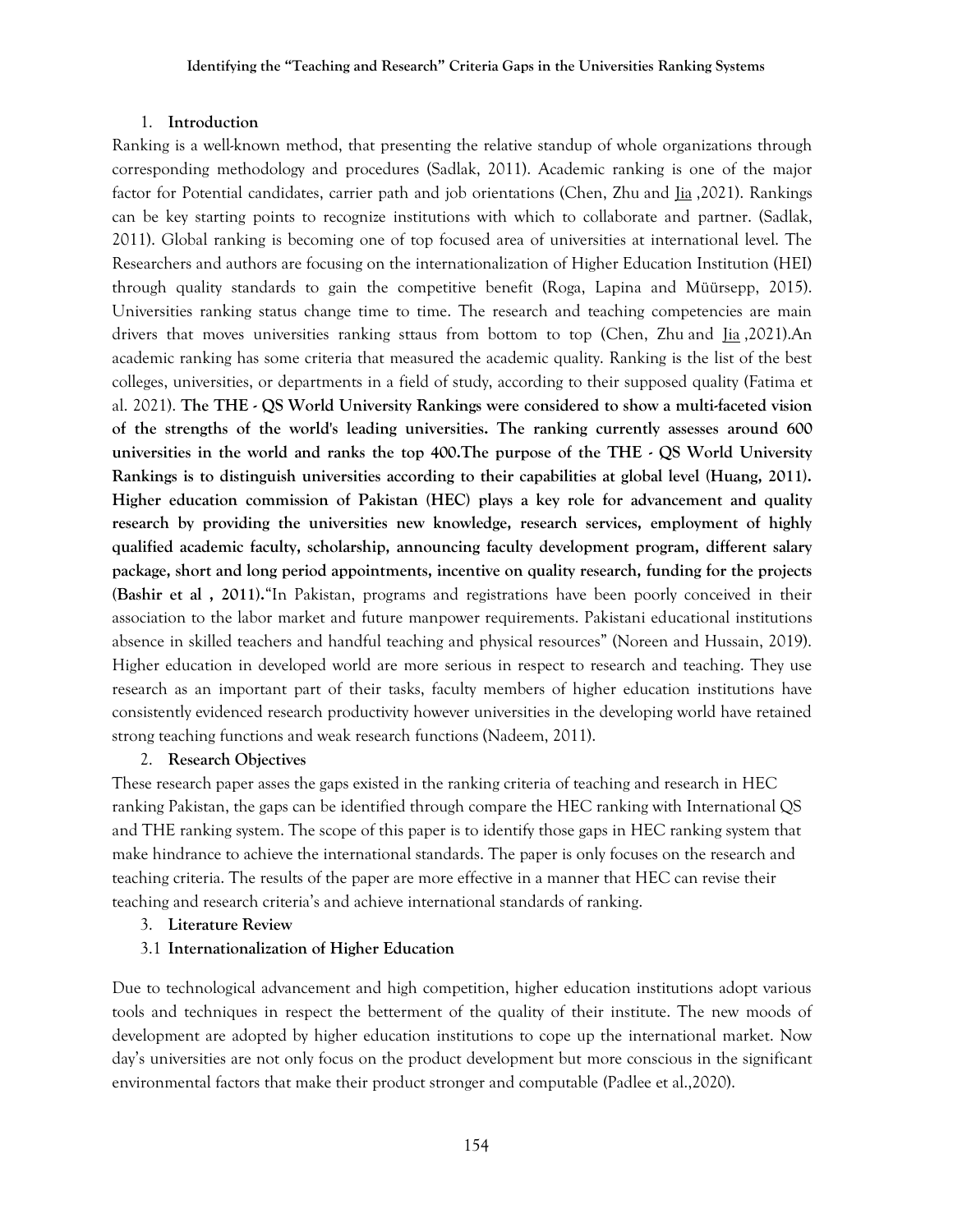The higher education institutions can improve their quality through improve teaching styles and provide student support services, introduce research oriented environment, offering scholarships and accommodation to the students, offers courses according to market demand and organizing job fairs (Roga, Lapina and Müürsepp , 2015).

The study shows that quality of higher education institutions can be perceived through two indicators first; 'Ratio of the foreign students' is more focusing indicator in the global ranking because as the ratio of foreign students increases the reputation and the status of higher education institutes automates upgrade in order provide global standards and facilitates. Second; 'customer satisfaction' it is very difficult to produce the environment and faculty according to student's intentions because sometime student's expectations are more than reality and if any higher education institute set the balance between the expectations and facilities it absolutely grows **(**Olcay and Bulu, M,2017).

# **3.2 Ranking**

The aim of ranking is offering knowledgeable choices that enable a student to growing their carrier (Noreen and Hussain, 2019). Ranking tables provides: information about the current reputation of higher education institutions, strong competition among higher education institutions, facts about performance of higher education institutions, academic programs and resources of financial support (Sadlak, 2011). Ranking, also called league table and report Card (RC), because universities set their goals and adjectives according to the set criteria of the ranking (Noreen and Hussain, 2019).

Ranking systems supports in institutional decision making such as: verification of degree according to rankings, highlighting top higher education institutions on global level, co- relation between teaching and research, variety in faculty, design valuable strategies and plans for the betterment of the institute and funding issues (Sadlak, 2011). Higher education institutions must be judged on the basis of adoption of the selected variables. The adoption of variables can be measured through score or weight fixed by ranking authorities **(**Fatima et al. 2021).

## **3.3 THE-QS Ranking**

The Times Higher Education World University Rankings, along with the QS World University are considered as three most dominant international university rankings. The data of THE-QS rankings is measured through survey conducted by Thomson Reuters (Times Higher Education World University Rankings). In THE-QS ranking half portion of data is collected through reviews and surveys from stakeholders. The teaching quality is measured through average ratio of enrolled student over faculty (Lindblad, 2008).The THE - QS World University Rankings were considered to explore the potentials of the world's leading universities. The complete rankings are comprising on six different indicators:

- 1. Academic Peer Review: This indicator is measured through global online survey
- 2. Employer Review: it is also based on global online survey
- 3. Faculty Student Ratio: This indicator is measured through evaluate the ratio of enrolled students over the number of faculty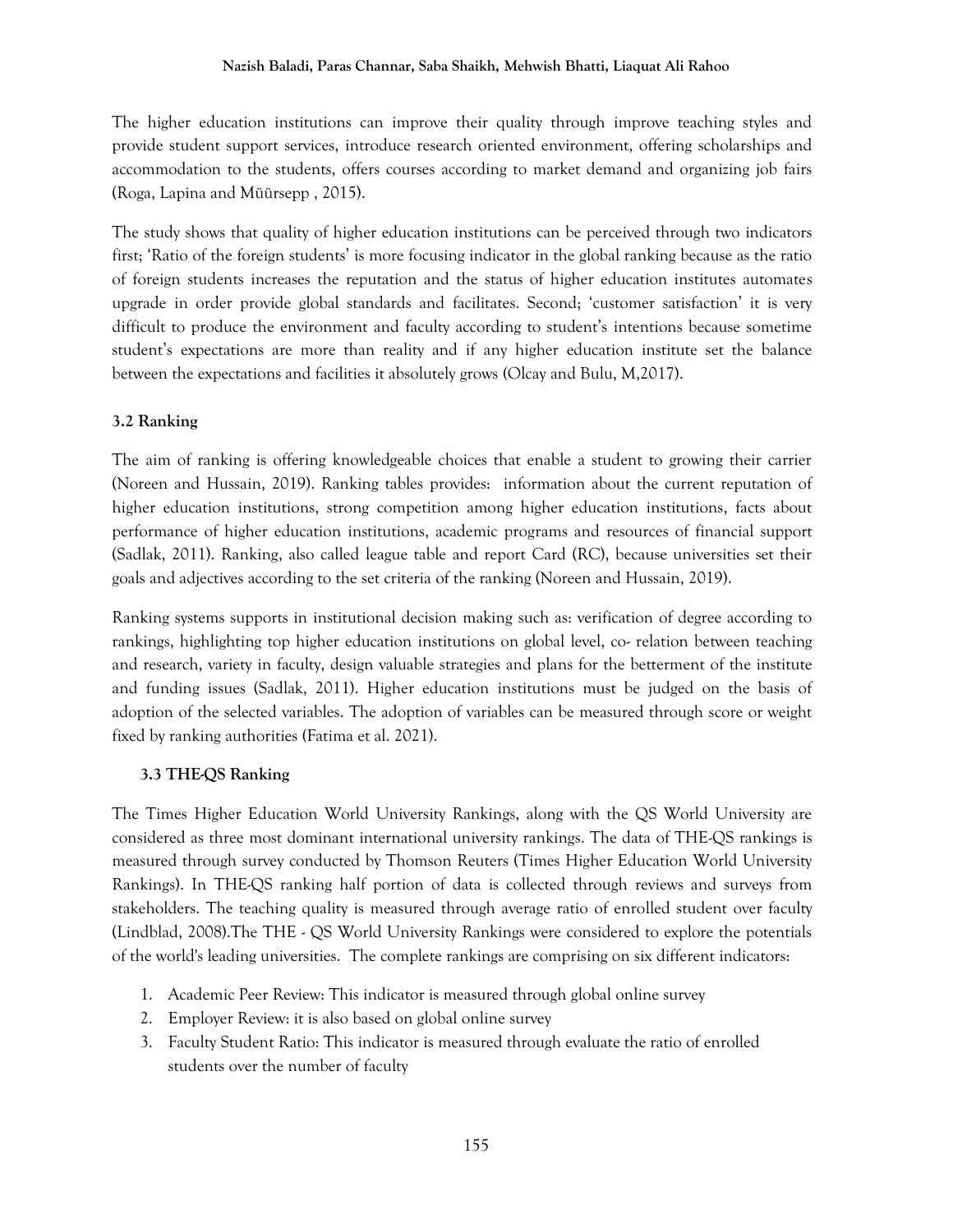- 4. Citation: This indicator is used to measure the effectiveness of the organization in research. Citation score is measured through Scopus, the world's largest abstract and citation database of research literature
- 5. International Faculty: This indicator evaluates through measure the number of international faculty
- 6. International students: This indicator evaluate through measure the number of international students (THE - QS World University Rankings).

#### **3.4 HEC Ranking**

Rankings tables measure the performance of universities. Higher Education institutions benefited from the rankings in order to implement successful strategic positioning and planning, hire skilled manpower, betterment of quality, activate resource allocation system, proper utilization of findings (Sadlak, 2011). Research is most focusing area in HEC (Pakistan) ranking and Pakistani higher education institutions to continuously improve their standard in term of quality and research. As the quality of higher education improves, effectiveness creates to meet the international standard and compete globally (Sadlak, 2011). HEC-Pakistan is the first country in the Islamic world that has initialized ranking criteria, methodology, grounded on QS (world level) Ranking. This initiative of QS ranking was taken up by HEC with aim to foster an environment to take a part in international ranking (COMSATS).

HEC starts its first academic ranking in 2006, second issued in 2012 and third one is published in 2014. HEC measure the quality of higher education institutions in three areas: growth, access and ranking in Pakistan and offer a comparison between them. HEC announced ranking of all public and private universities in 2002. The first ranking methodology was established by the Quality Assurance Committee of the HEC in 2006.In 2006 ranking methodology classified into five parameters: students, facilities, finances, faculty and research). On the basis of gathered data and comparing with international ranking the parameters are changed in 2012 and again in 2014. In 2012 five parameters are categorized in three parameters. The first is QA and enhancement, second is teaching quality and third is research. In 2014 some other parameters are added in the ranking such as: finance and facilities and community services or social integration (Halai, 2013).

#### **3.5 Research and Teaching**

Teachers are considered as a precious personality in the higher education institutions that perform major role in the quality control of the organization. Top ranked Universities hire the effective faculty members as an analyst to improve their quality and standard (An Anthology of "Best Practices" in Teacher Education, 2007). Teaching and research is the core area in higher education. Research gathered the knowledge goods and services. However, Teaching produce the goods and services through its managerial, economic, social and technical capabilities.

Research is just collecting information about some people, things, or particular state of affairs of some organizations (Nadeem, 2011:42). Teacher quality characterizes recognized atmosphere to progress the operative of the institute (An Anthology of "Best Practices" in Teacher Education, 2007). Teaching and research are considered two wheels of a bike: Higher education institute commercialize themselves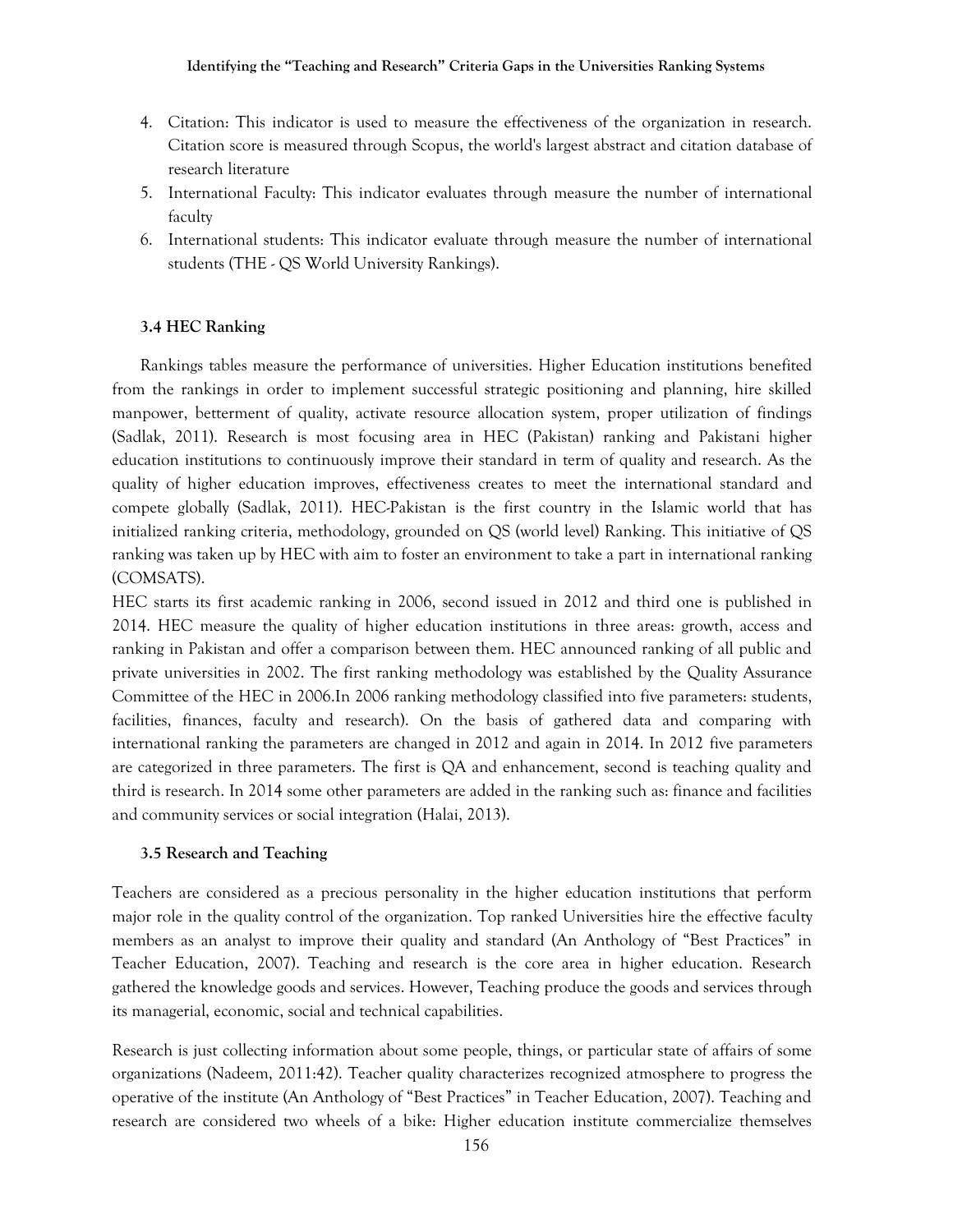## **Nazish Baladi, Paras Channar, Saba Shaikh, Mehwish Bhatti, Liaquat Ali Rahoo**

through best research capabilities and these research capabilities are produced by research oriented teachers and students (Nadeem, 2011). Teaching quality can be evaluating through various indicators such as: teacher effectiveness / field relevancy, competency in teaching and attitude and students learning outcome, (Pavlina, Zorica and Pongrac, 2011) Universities research capability can be measure through commercialization, industrial linkages, and funding and organizing research groups (Carlsson, Kettis and Söderholm).

|                            | <b>Teaching</b>                                                                                               | <b>Research</b>                                                                                                         |
|----------------------------|---------------------------------------------------------------------------------------------------------------|-------------------------------------------------------------------------------------------------------------------------|
| 1                          | <b>Overall Student Satisfaction</b>                                                                           | <b>Academic peer endorsements</b>                                                                                       |
|                            | (To measure the student satisfaction through<br>statistics from the National Student<br>Satisfaction Survey). | (Responses from academic experts in relevant<br>field identify the leading universities in their<br>area of expertise). |
| 2                          | <b>Faculty with PhD</b>                                                                                       | Published papers                                                                                                        |
| 3                          | Completion                                                                                                    | Prolific academic experts                                                                                               |
|                            | (It is the ratio of students enrolled who<br>succeed in graduating).                                          | (Measuring the number of staff who have<br>received global distinction in their area of<br>expertise).                  |
| $\boldsymbol{\mathcal{A}}$ | Satisfaction with teaching                                                                                    | Citation                                                                                                                |
|                            | (Survey to Questions the students that they<br>are satisfied with the teaching).                              |                                                                                                                         |
| 5                          | <b>Further study</b>                                                                                          |                                                                                                                         |
|                            | (The ratio of students who choose to pursue<br>further study).                                                |                                                                                                                         |
| 6                          | <b>Faculty student ratio</b>                                                                                  |                                                                                                                         |
|                            | (The ratio of one faculty member for every<br>ten students).                                                  |                                                                                                                         |

**Table.1 Teaching and Research Criteria of QS Ranking**

| Table.2 Teaching and Research Criteria of THE Ranking |  |
|-------------------------------------------------------|--|
|-------------------------------------------------------|--|

|   | Teaching                                                                                | Research                                                                                                   |  |
|---|-----------------------------------------------------------------------------------------|------------------------------------------------------------------------------------------------------------|--|
| 1 | Reputational survey - teaching                                                          | Reputational survey - Research                                                                             |  |
|   | (It observed the image of institutions in<br>teaching.                                  | (University's reputation for research<br>excellence among its peers, based on the<br>responses to annual). |  |
| 2 | PhD awards per academic                                                                 | <b>Research income</b>                                                                                     |  |
|   | (Number of doctorate degrees)                                                           | (Income generated through innovations,<br>inventions and consultancy).                                     |  |
| 3 | Staff-to-student ratio                                                                  | Published papers                                                                                           |  |
| 4 | Doctorate-to-bachelor's ratio                                                           | <b>Citation</b>                                                                                            |  |
| 5 | <b>Institutional income</b>                                                             |                                                                                                            |  |
|   | (Income is scaled against staff numbers and<br>normalized for purchasing-power parity). |                                                                                                            |  |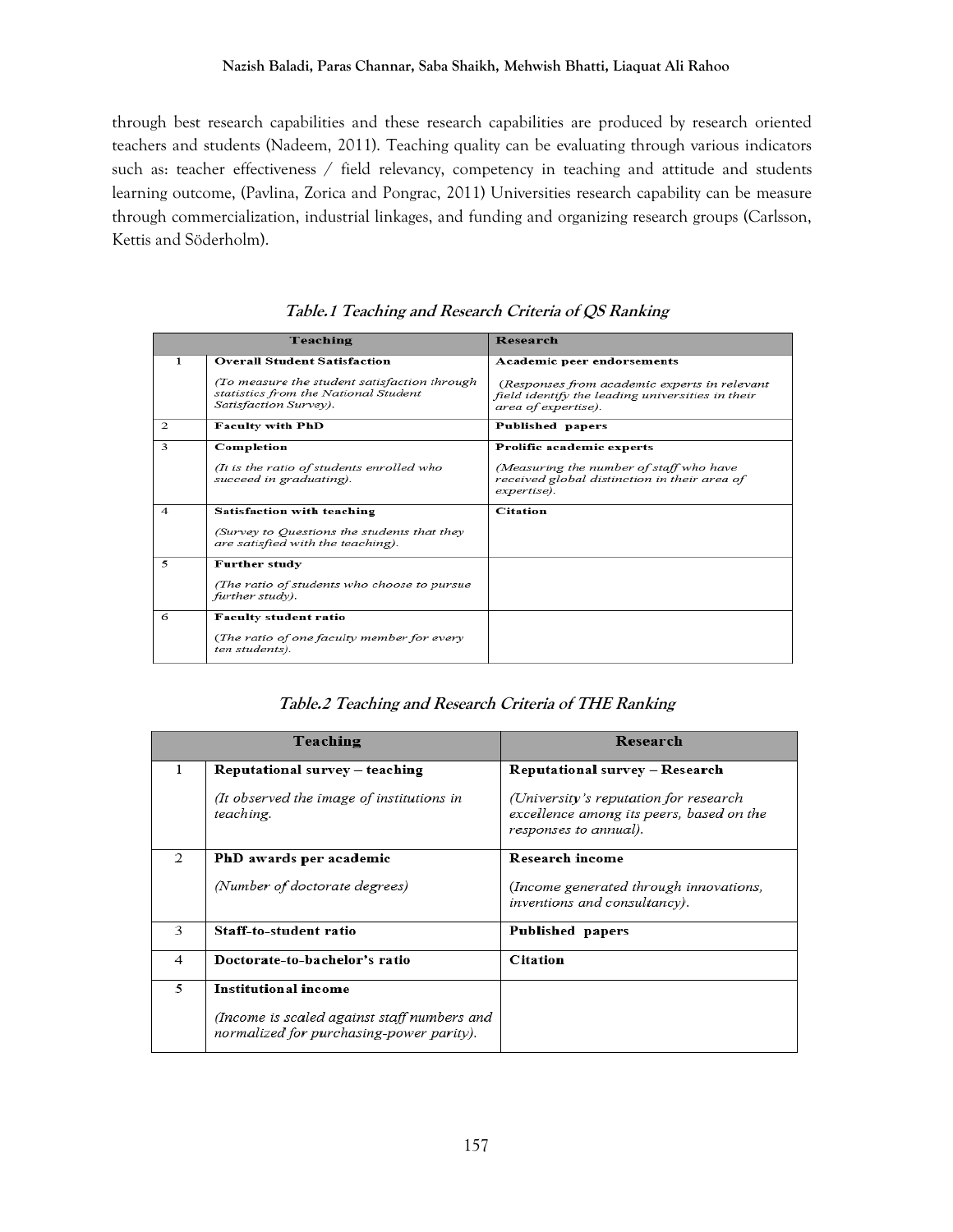| Teaching       |                                                                                                                      | <b>Research</b>                                                                                                                                    |  |
|----------------|----------------------------------------------------------------------------------------------------------------------|----------------------------------------------------------------------------------------------------------------------------------------------------|--|
| 1              | Full time faculty to total faculty                                                                                   | <b>Patents</b>                                                                                                                                     |  |
| $\overline{2}$ | Full time PhD faculty to full time total faculty.                                                                    | Commercialization                                                                                                                                  |  |
| 3              | Full time teacher student ratio<br>(It is the ratio of Total regular faculty and proportional<br>part time faculty). | <b>Published papers</b>                                                                                                                            |  |
| 4              | Selectivity: enrollment ratio                                                                                        | <b>Industrial research</b><br>(Joint research projects).                                                                                           |  |
| 5              | Number of trainings                                                                                                  | Publication in ISI impact factor journal                                                                                                           |  |
| 6              | Faculty having terminal degrees from other<br>institutions                                                           | Ratio of active PhD students to total active enrolled students                                                                                     |  |
| 7              | National and international awards won by full time<br>faculty members                                                | <b>Citation</b>                                                                                                                                    |  |
| 8              | Fresh PhD faculty over total fresh recruitment of<br>faculty                                                         | H Index<br>(ISI web of knowledge will be benchmark and records (research<br>output) extracted by HEC Digital Library will be used).                |  |
| 9              |                                                                                                                      | <b>Research Journals</b><br>(Number of W, X, Y, Z Journals Published by the University).                                                           |  |
| 10             |                                                                                                                      | <b>Internet Bandwidth</b><br>(Average utilization of Internet bandwidth by the universities acquired<br>through PERN and other ISPs will be used). |  |
| 11             |                                                                                                                      | Digital Library utilization<br>(Facility of digital library).                                                                                      |  |
| 12             |                                                                                                                      | <b>Number of Conferences</b>                                                                                                                       |  |
| 13             |                                                                                                                      | <b>Research grants</b>                                                                                                                             |  |
| 14             |                                                                                                                      | <b>Travel Grants</b>                                                                                                                               |  |
| 15             |                                                                                                                      | <b>Total PhD Output</b>                                                                                                                            |  |
| 16             |                                                                                                                      | <b>Total PhD Output per full time faculty</b><br>(Total PhD output per full time faculty during year).                                             |  |

**Table.3 Teaching and Research Criteria of HEC Ranking**

## 4. **Sample Divergence**

Sample is derived from of HEC ranking, QS ranking and THE ranking. Quantitative data is collected from methodology of teaching and research criteria of the national and international rankings through internet surfing.

# 5. **Methodology**

This study is based on secondary data. Quantitative methodology is used to collect secondary data. Quantitative data is collected from various sources mentioned below:

- https://www.topuniversities.com/university-rankings
- https://hec.gov.pk/english/universities/Pages/AJK/rank.aspx
- https://www.timeshighereducation.com/world-university-rankings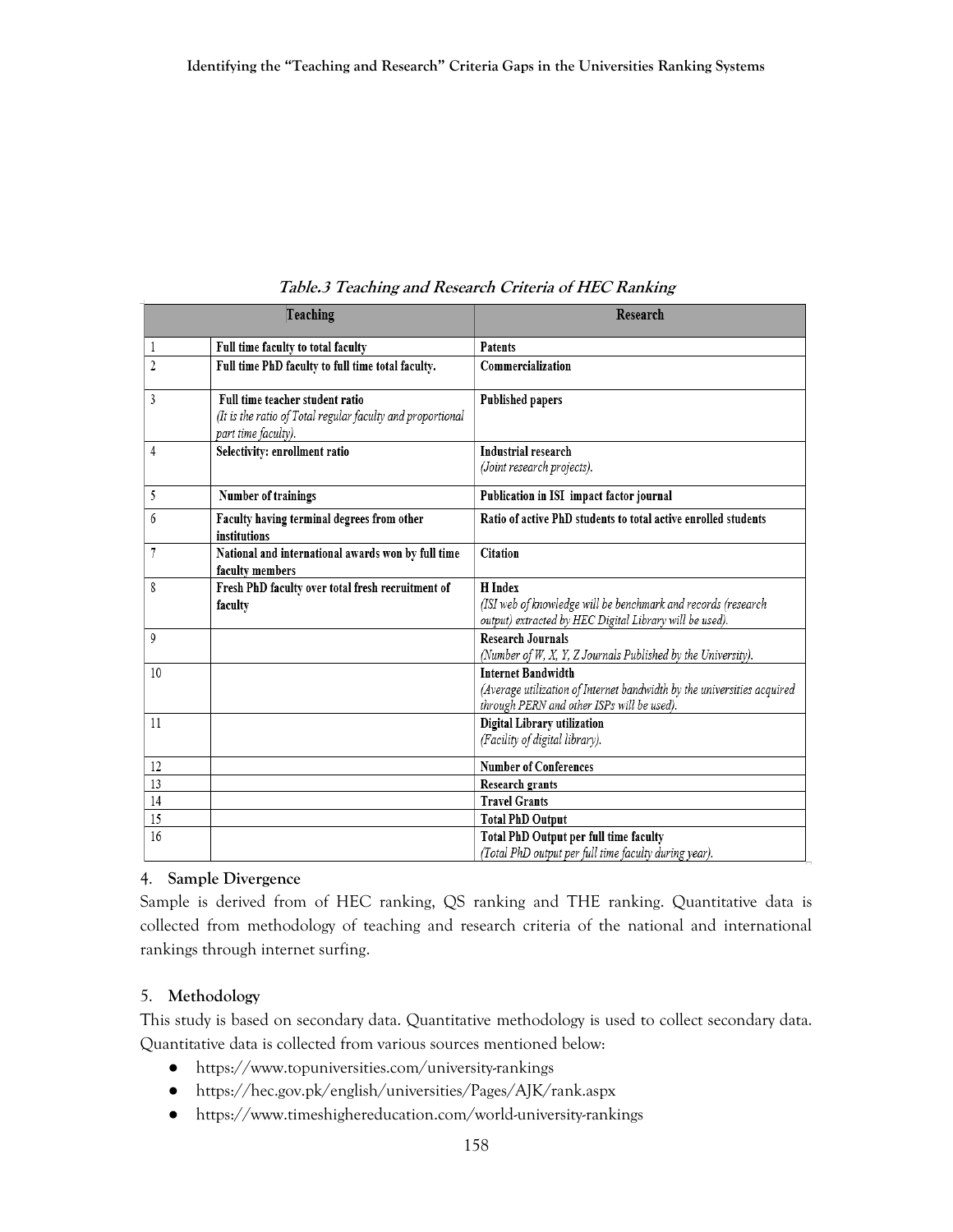- https://hec.gov.pk/english/services/universities/Ranking/2010/Pages/Category-Wise-Rankings.aspx
- 6. **Data Analysis and Results**

Secondary data is collected from research and teaching criteria of QS, THE and HEC (Pakistan) rankings.

| <b>Descriptive Statistics</b> |                                   |       |                           |  |
|-------------------------------|-----------------------------------|-------|---------------------------|--|
| Sr.#                          | Criteria                          | Mean  | <b>Standard Deviation</b> |  |
| 1                             | Full time to total faculty        | .3333 | .57735                    |  |
| $\overline{2}$                | Full time PhD to total faculty    | .6667 | .57735                    |  |
| 3                             | Teacher student ratio             | .3333 | .57735                    |  |
| $\overline{4}$                | Selectivity                       | .6667 | .57735                    |  |
| 5                             | Trainings                         | .3333 | .57735                    |  |
| 6                             | Terminal degrees                  | .3333 | .57735                    |  |
| 7                             | National and international awards | .3333 | .57735                    |  |
| 8                             | Fresh PhD                         | .3333 | .57735                    |  |
| 9                             | Student satisfaction              | .3333 | .57735                    |  |
| 10                            | Completion                        | .3333 | .57735                    |  |
| 11                            | Satisfaction with teachers        | .3333 | .57735                    |  |
| 12                            | Further study                     | .3333 | .57735                    |  |
| 13                            | Faculty Student Ratio             | .3333 | .57735                    |  |
| 14                            | Teaching Reputational Survey      | .6667 | .57735                    |  |
| 15                            | Institutional Income              | .6667 | .57735                    |  |

## **Table.4 Descriptive statistics of national and international ranking teaching criteria**

Table.4 Shows that from fifteen teaching criteria only four criteria have highest mean value. It shows that four criteria namely: full time PhD to total faculty, selectivity, teaching reputational survey and institutional income are same in national and international ranking.



**Fig.1 Radar Chart of national and international ranking teaching criteria**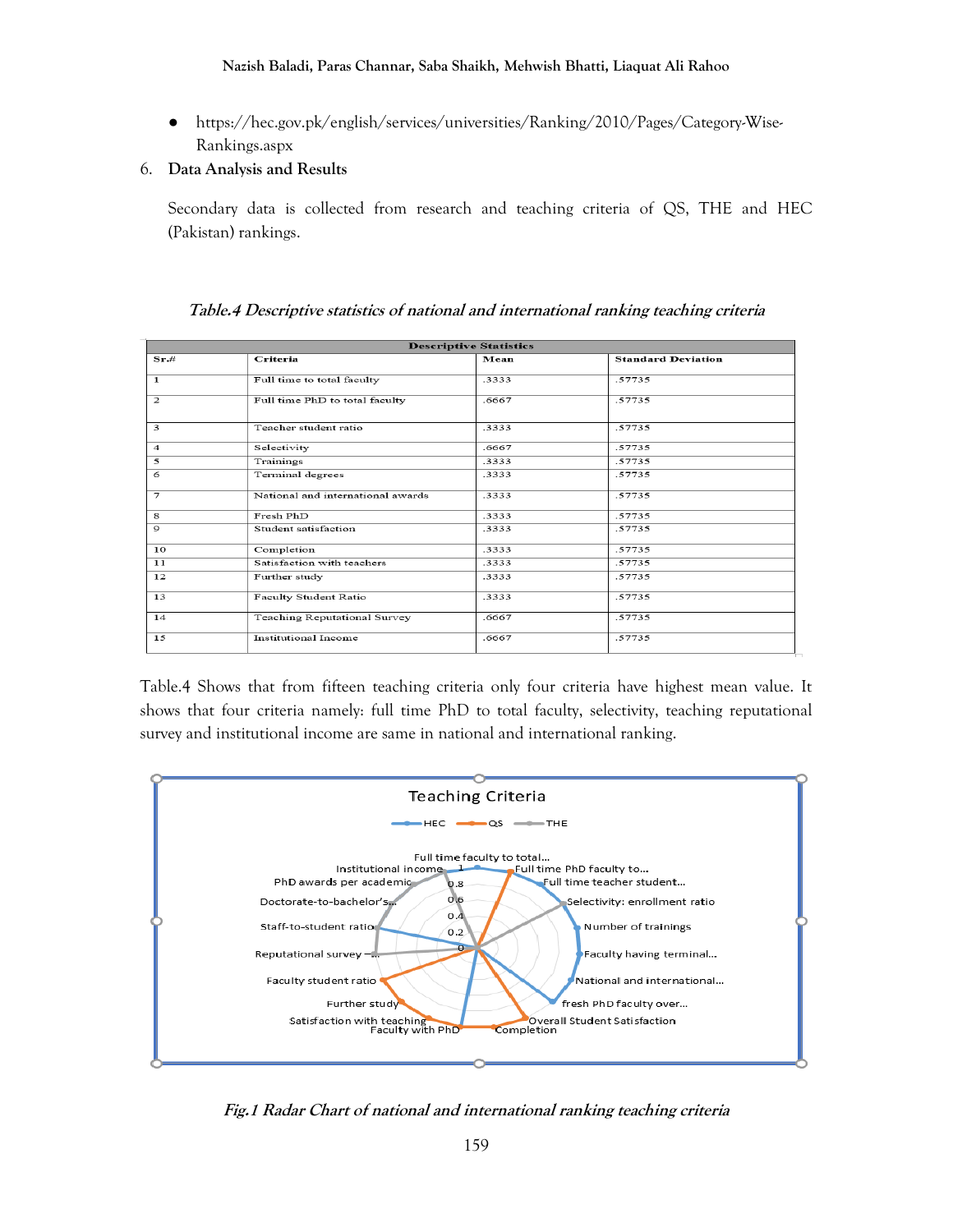#### **Identifying the "Teaching and Research" Criteria Gaps in the Universities Ranking Systems**

Table.4 and Fig.1 shows that there are fifteen variables in teaching criteria in respect to three rankings namely: QS ranking, THE ranking and HEC ranking. The radar chart show that four criteria are comparatively same: i) QS ranking and HEC ranking measure the ratio of Full time PhD faculty over total faculty however THE ranking measure Doctorate-to-bachelor's ratio and PhD awards per academic ratio; ii) Selectivity: HEC and THE both measure the enrollment ratio of the students ; iii) Reputational survey about the teaching or teaching satisfaction criteria is measure in THE and QS ranking through surveys ; iv) HEC and THE measured the income generated by institute . However, the other eleven criteria are comparatively different in national and international rankings.

| <b>Descriptive Statistics</b> |                                        |        |                           |  |
|-------------------------------|----------------------------------------|--------|---------------------------|--|
| Sr.#                          | Criteria                               | Mean   | <b>Standard Deviation</b> |  |
| $\overline{1}$                | Patents                                | 6667   | .57735                    |  |
| $\mathfrak{D}$                | Commercialization                      | 3333   | .57735                    |  |
| 3                             | <b>Industrial Research</b>             | 1.0000 | 0.00000                   |  |
| $\overline{4}$                | <b>Publications</b>                    | 6667   | .57735                    |  |
| $\overline{5}$                | <b>Published Papers</b>                | 1.0000 | 0.00000                   |  |
| $\overline{6}$                | $Ph D$ students                        | 6667   | .57735                    |  |
| 7                             | Citation                               | 1.0000 | 0.00000                   |  |
| 8                             | H Index                                | 3333   | 57735                     |  |
| $\overline{Q}$                | Research Journals                      | 3333   | 57735                     |  |
| 10                            | Internet bandwidth                     | 3333   | .57735                    |  |
| 11                            | digital library                        | 3333   | .57735                    |  |
| 12                            | National and international Conferences | 3333   | 57735                     |  |
| 13                            | Research grants                        | 3333   | 57735                     |  |
| 14                            | Travel grants                          | 3333   | .57735                    |  |
| 15                            | PhD Output                             | 1.0000 | 0.00000                   |  |
| 16                            | PhD output per full time faculty       | 3333   | .57735                    |  |
| 17                            | <b>Academic Experts</b>                | 3333   | .57735                    |  |
| 18                            | Prolific Experts                       | 3333   | 57735                     |  |
| 19                            | University's reputation                | 3333   | 57735                     |  |
| 20                            | Research Income                        | .3333  | .57735                    |  |

**Table.5 Descriptive statistics of national and international ranking Research criteria**

Table.5 Shows that from twenty research criteria only four criteria have highest mean value. It shows that four criteria namely: industrial research, published papers, citation and PhD output are same in national and international ranking.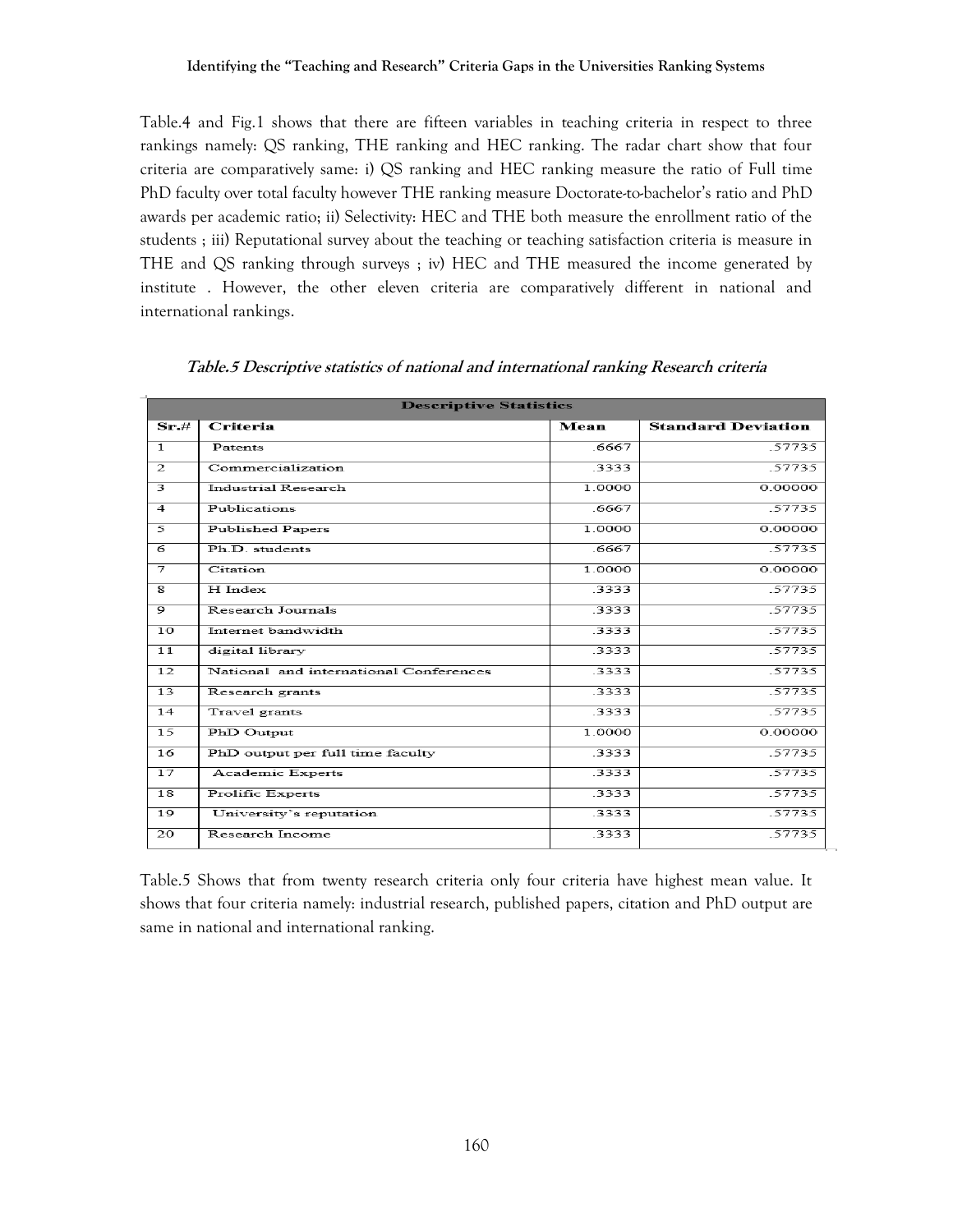

**Fig.2 Radar Chart of national and international ranking research criteria**

Table.5 and Fig.2 shows that there are twenty variables in research criteria in respect to three rankings namely: QS ranking, THE ranking and HEC ranking. The radar chart show that seven criteria are comparatively same: i) the number of patents is measured in QS and HEC ranking but HEC measure this criteria in research category however QS ranking measure patents ration in innovation category) Industrial research is measured in all three rankings but there mood is change QS ranking measure indicator of industrial research that measure the joint research projects with industry HEC ranking measure industrial research to measure the number of university and industry linkages however THE ranking measure industry income through innovations, inventions and consultancy)Publication criteria is measured as Publications in ISI impact factor Journals[2013] per full time faculty by HEC and research journal publications that have at least one international co-author and reward higher volume in QS ranking;. Iv) Number of papers published by the university is evaluated in all rankings; v) Number of enrolled PhD student's ratio is measured by HEC and THE ranking; vi) citation is measured by all three rankings; vii) All three rankings measure the total PhD output ration in the universities. Other thirteen criteria are different in national and international rankings.



**Fig.3 Bar Charts of Compared mean of national and international ranking teaching criteria**

fig.3 show the mean value of ranking comparison of teaching criteria in bar charts. The results show that in teaching criteria HEC followed most of THE criteria rather than QS. However, the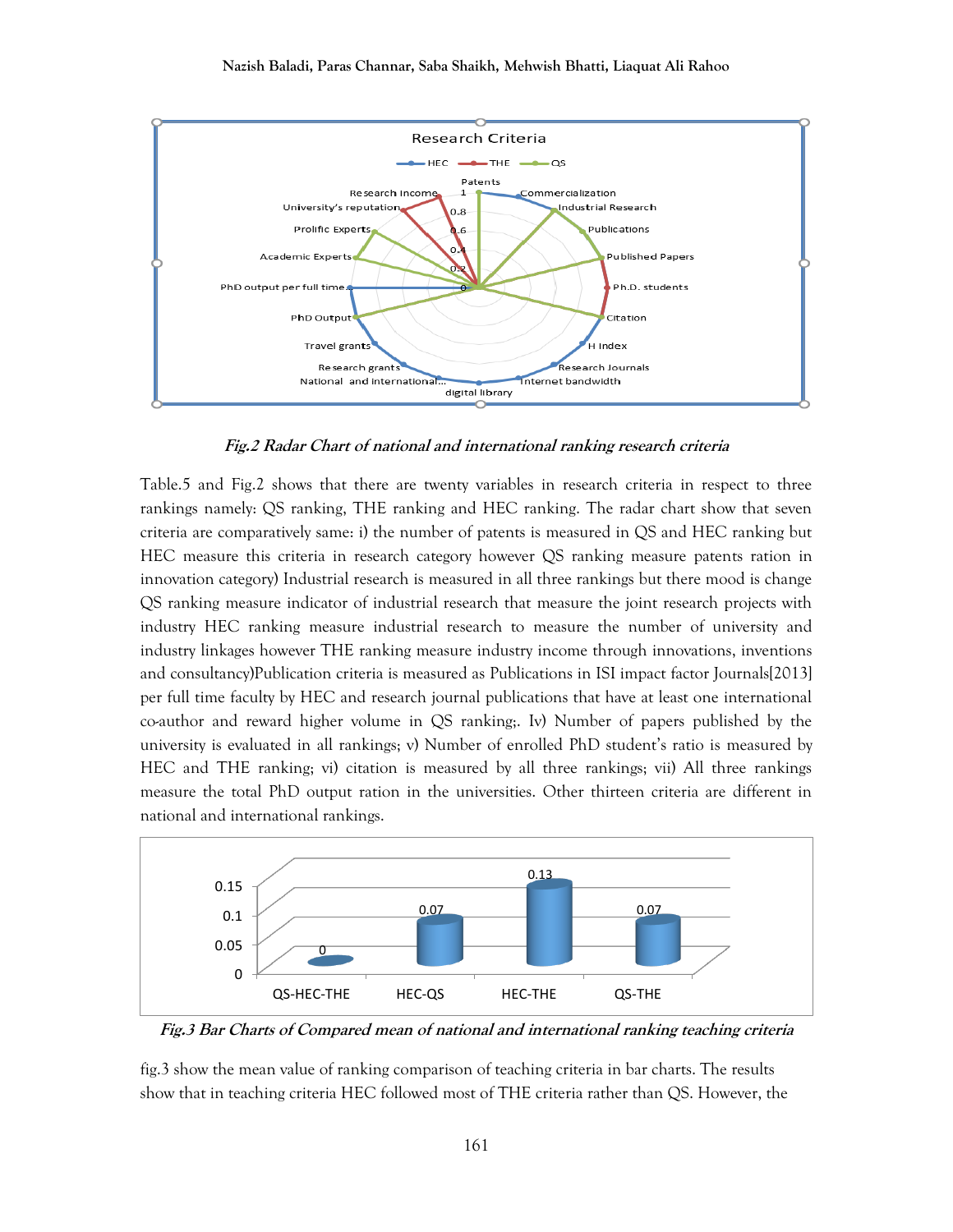mean value of HEC-QS and QS-THE are same. There are no any teaching criteria that can be repeated all three ranking.



Fig.4 Bar Charts of Compared mean of national and international ranking research criteria.

Fig.4 show the mean value of ranking comparison of research criteria in bar charts. The results show that in research criteria HEC adopt some criteria from QS and some from THE. However, the comparing mean value of QS-THE and THE-QS-HEC is same that some criteria are repeated in all three rankings.

### 7. **Conclusion and Suggestions**

The paper compares the HEC ranking teaching and research criteria with QS and THE rankings. Results shows that HEC measure more number of criteria than QS and THE but still until the quality and the standard of Pakistani higher education institutions is not meet international standards'. The results of this study can be validated through the literature suggest by a Research paper of Noreen and Hussain in 2017. According to authors International standard that universities applied to maintain their ranking are research and teaching. During the last couple of decades, however, an increased focus has been observed on ranking of universities. Ranking of universities has also been served as an evaluation tool specially in the field of research and teaching. To avoided some of teaching and research criteria that possess international standards such as: academic peer endorsements, prolific academic experts, reputational survey of research, research income, overall student satisfaction, completion, and satisfaction with teaching, further study, faculty student ratio and reputational survey of teaching. Various types of surveys are conducted to measure most of these criteria however HEC does not collect survey based data and it is the one of reason that make hindrance for the Pakistani Higher education institutions to be globalized.

Ranking systems organize various criteria to compete the ranking systems. These criteria re more focusing on the research and teaching. The grooming of research culture increases the competition among the universities. Research suggests that ranking is a systematic way to create a competition among the universities. Universities can compete through adopting updated courses and advanced teaching methods.

"In striving to achieve international academic standards, HEC has taken several initiatives for uplifting higher education institutions (HEIs) of Pakistan at par with international universities by strengthening their quality. One of the measures taken by HEC to strengthen the quality of HEIs in Pakistan was initiation of ranking of universities at national level. Initiation of ranking by HEC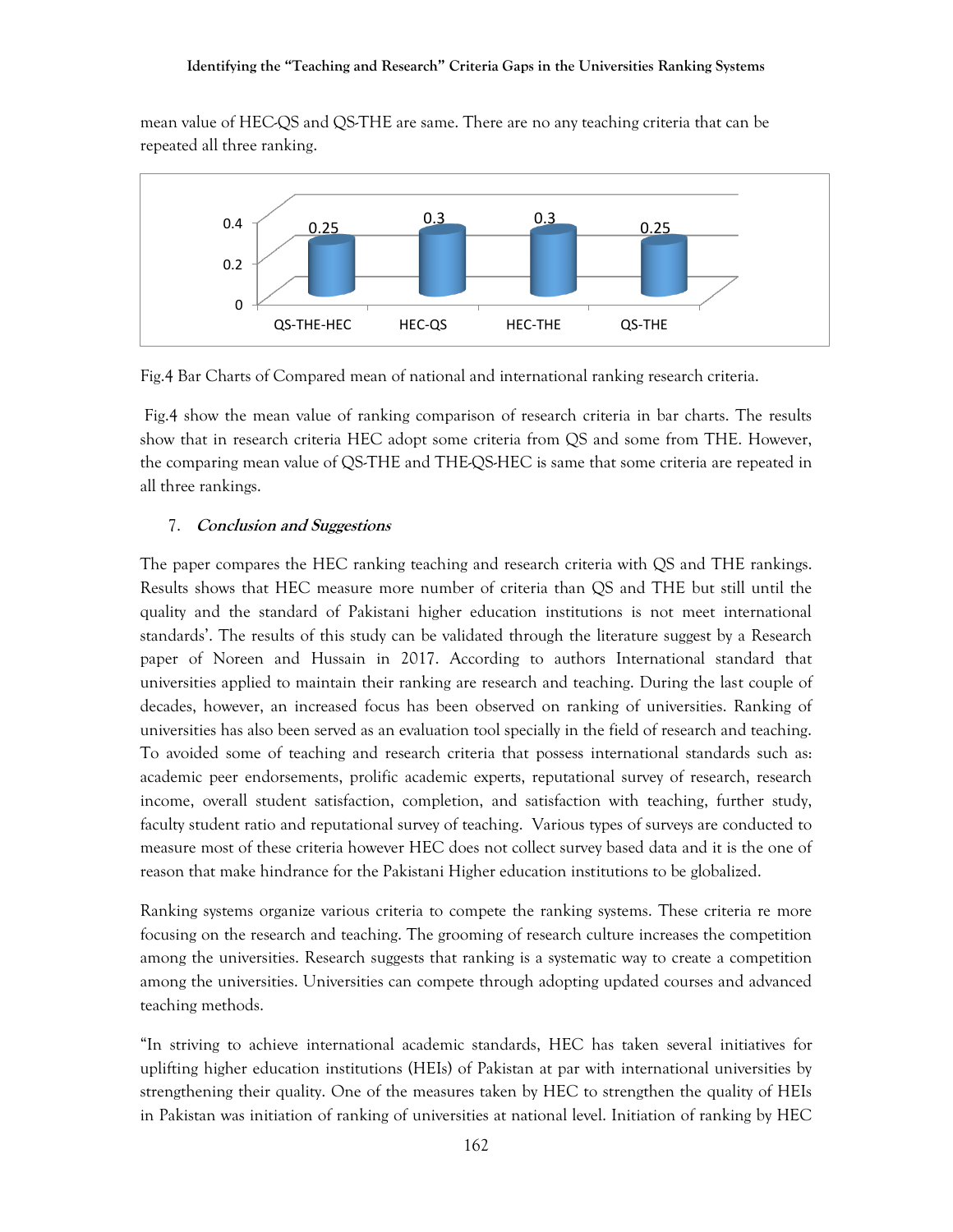is intended to enhance quality of teaching, research and innovation". The results of this study also shows the same results that HEC needs to be revised research and teaching criteria in order to compete at international level.

#### **References**

- 1. Abbas, A., Fatima, A., Arrona-Palacios, A., Haruna, H., & Hosseini, S. (2021). Research ethics dilemma in higher education: Impact of internet access, ethical controls, and teaching factors on student plagiarism. *Education and Information Technologies*, 1-13.
- 2. Bashir, M. Jianqiao, L. Zhang, Y.J. Ghazanfar, F. Abrar, M. and Khan, M.M. (2011) 'The relationship between High Performance Work System, Organizational Commitment and demographic factors in public sector universities of Pakistan', *Interdisciplinary Journal of Research in Business*, vol. 1, no.8 pp. 62-71.
- 3. Chen, W., Zhu, Z., & Jia, T. (2021). The rank boost by inconsistency in university rankings: Evidence from 14 rankings of Chinese universities. *Quantitative Science Studies*, *2*(1), 335-349.
- 4. Halai,N.(2013) 'A Quality of private universities in Pakistan: An analysis of higher education commission rankings 2012 ', *International Journal of Educational Management ,* vol, 27, pp. 775 - 786.
- 5. Huang, M.H. (2011) 'A Comparison of Three Major Academic Rankings for World Universities: From a Research Evaluation Perspective', Journal of Library and Information Studies, vol, 9:1, pp.1-25.
- 6. Lakshmi, T.K.S. Rama, K. and Hendrikz, J 2007, *An Anthology of "Best Practices" in Teacher Education*, National Assessment and Accreditation Council (NAAC) India, Commonwealth of Learning (COL) Canada.
- 7. Lindblad, S. (2008) 'Navigating in the Field of University Positioning: on international ranking lists, quality indicators and higher education governing', *European Educational Research Journal*, vol 7, pp .1-13.
- 8. Nadeem, M. (2011) 'Re-searching Research Culture at Higher Education'*, Journal of Research and Reflections in Education*, no.1, pp. 41-52.
- 9. Noreen, F., & Hussain, B. (2019). HEC ranking criteria in the perspective of global university ranking systems. *Global Social Sciences Review*, *4*(2), 59-70.
- 10. Olcay, G. A., & Bulu, M. (2017). Is measuring the knowledge creation of universities possible? A review of university rankings. *Technological Forecasting and Social Change*, *123*, 153-160.
- 11. Padlee, S. F., Reimers, V., Mokhlis, S., Anuar, M. M., & Ahmad, A. (2020). Keep up the good work in research universities: An importance-performance analysis. *Australasian marketing journal*, *28*(2), 128-138.
- 12. Roga, R. Lapina, I. and Müürsepp, P. (2015) 'Internationalization of Higher Education: Analysis of Factors Influencing Foreign Students' Choice of Higher Education Institution', *Procedia - Social and Behavioral Sciences*, vol 213, pp. 925 – 930.
- 13. Sadlak, J. (2011) 'Ranking in Higher Education: Its Place and Impact', [online] Available at < http://www.educationarena.com/pdf/sample/sample-essay-sadlak.pdf > [Accessed 15 January 2014].
- 14. THE QS World University Rankings, [online] Available at < https://www.google.com.pk/url?sa=t&rct=j&q=&esrc=s&source=web&cd=3&cad=rja&uact=8